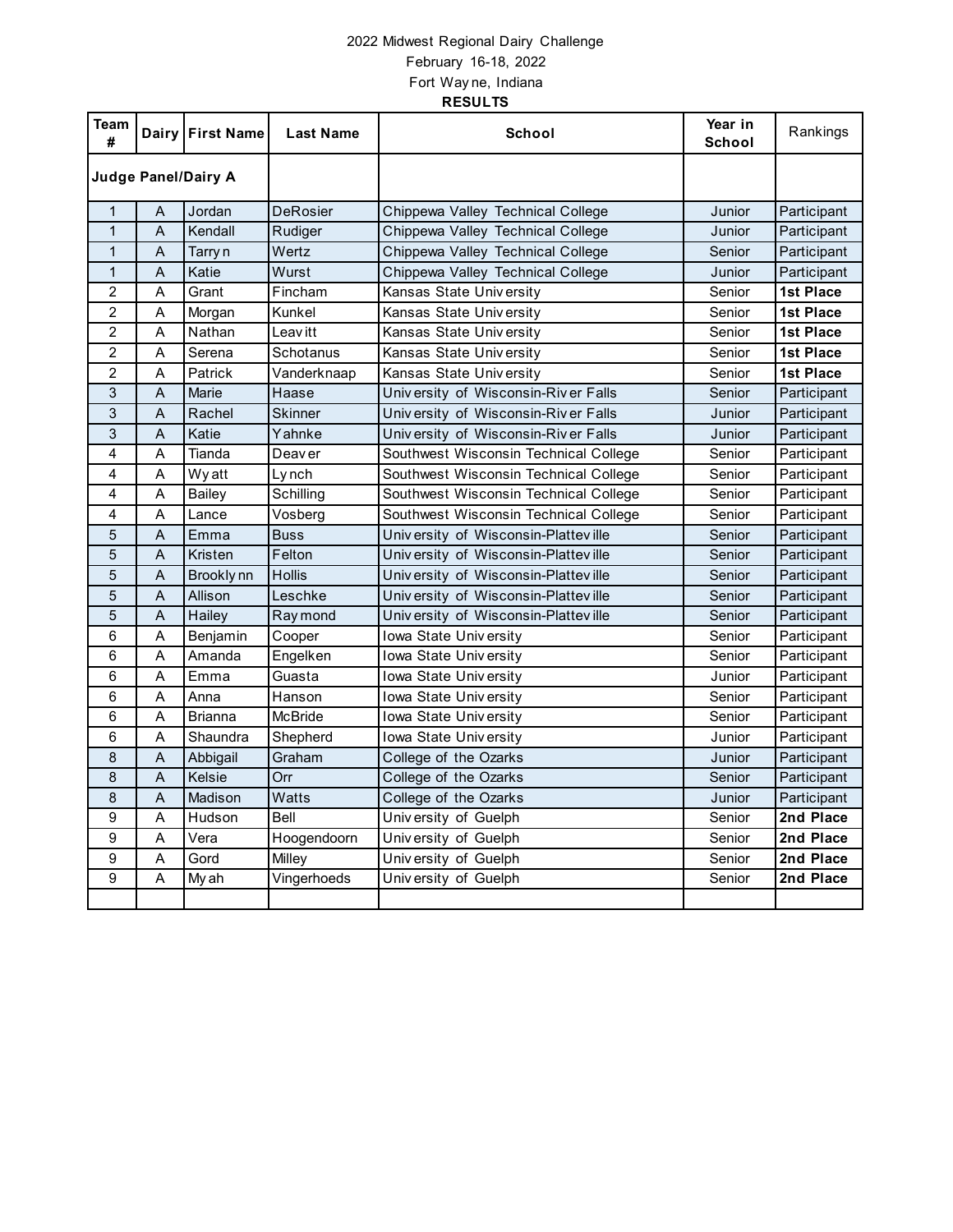## 2022 Midwest Regional Dairy Challenge February 16-18, 2022 Fort Way ne, Indiana **RESULTS**

| Team<br>#                  |   | Dairy First Name  | <b>Last Name</b> | School                              | Year in<br><b>School</b> | Rankings         |
|----------------------------|---|-------------------|------------------|-------------------------------------|--------------------------|------------------|
| <b>Judge Panel/Dairy B</b> |   |                   |                  |                                     |                          |                  |
| 10                         | B | Ly dia            | Dunaway          | The Ohio State University           | Senior                   | Participant      |
| 10                         | B | Tori              | MacLeod          | The Ohio State University           | Junior                   | Participant      |
| 10                         | B | Allison           | Sanders          | The Ohio State University           | Junior                   | Participant      |
| 10                         | B | Elizabeth         | <b>Schafer</b>   | The Ohio State University           | Junior                   | Participant      |
| 10                         | B | Kaly <sub>n</sub> | Strahley         | The Ohio State University           | Senior                   | Participant      |
| 10                         | B | Ashley            | Stroud           | The Ohio State University           | Senior                   | Participant      |
| 11                         | B | Nolan             | Arthurs          | University of Wisconsin-Platteville | Senior                   | Participant      |
| 11                         | B | Ashley            | Carns            | University of Wisconsin-Platteville | Junior                   | Participant      |
| 11                         | B | Bry ce            | <b>Morris</b>    | University of Wisconsin-Platteville | Senior                   | Participant      |
| 11                         | В | Kristine          | Mumm             | University of Wisconsin-Platteville | Junior                   | Participant      |
| 11                         | B | Ashly n           | Sarbacker        | University of Wisconsin-Platteville | Sophomore                | Participant      |
| 11                         | В | Ty ler            | Thiede           | University of Wisconsin-Platteville | Senior                   | Participant      |
| 13                         | B | Rebecca           | <b>Burns</b>     | Iowa State University               | Senior                   | 2nd Place        |
| 13                         | B | Tehy a            | Demmer           | Iowa State University               | Junior                   | 2nd Place        |
| 13                         | B | Chaiden           | Duitscher        | Iowa State University               | Junior                   | 2nd Place        |
| 13                         | B | <b>Nichole</b>    | Gerard           | Iowa State University               | Junior                   | 2nd Place        |
| 13                         | B | Jenna             | <b>Trenhaile</b> | Iowa State University               | Senior                   | 2nd Place        |
| 13                         | B | Madison           | Veber            | Iowa State University               | Senior                   | 2nd Place        |
| 14                         | B | Emily             | Church           | College of the Ozarks               | Sophomore                | Participant      |
| 14                         | B | Reggie            | Kemna            | College of the Ozarks               | Sophomore                | Participant      |
| 14                         | B | John              | Osinga           | College of the Ozarks               | Junior                   | Participant      |
| 14                         | B | Danielle          | Walters          | College of the Ozarks               | Sophomore                | Participant      |
| 15                         | B | Elizabeth         | <b>Benicke</b>   | Lakeshore Technical College         | Junior                   | Participant      |
| 15                         | B | Lily              | Charapata        | Lakeshore Technical College         | Senior                   | Participant      |
| 15                         | B | Zoe               | Ertel            | Lakeshore Technical College         | Junior                   | Participant      |
| 15                         | B | Kay lee           | Pingel           | Lakeshore Technical College         | Junior                   | Participant      |
| 16                         | B | Christian         | Chrisler         | University of Wisconsin-River Falls | Senior                   | Participant      |
| 16                         | B | Breanna           | Fritsch          | University of Wisconsin-River Falls | Senior                   | Participant      |
| 16                         | B | <b>Marios</b>     | Prokopiou        | University of Wisconsin-River Falls | Senior                   | Participant      |
| 17                         | B | Mikay la          | <b>Bowen</b>     | Michigan State University           | Junior                   | <b>1st Place</b> |
| 17                         | B | Jessie            | Nash             | Michigan State University           | Senior                   | <b>1st Place</b> |
| 17                         | B | Chase             | <b>Rievert</b>   | Michigan State University           | Junior                   | <b>1st Place</b> |
| 17                         | B | <b>Derek</b>      | Vander Hoff      | Michigan State University           | Senior                   | <b>1st Place</b> |
| 17                         | B | Katie             | Wilson           | Michigan State University           | Junior                   | <b>1st Place</b> |
|                            |   |                   |                  |                                     |                          |                  |